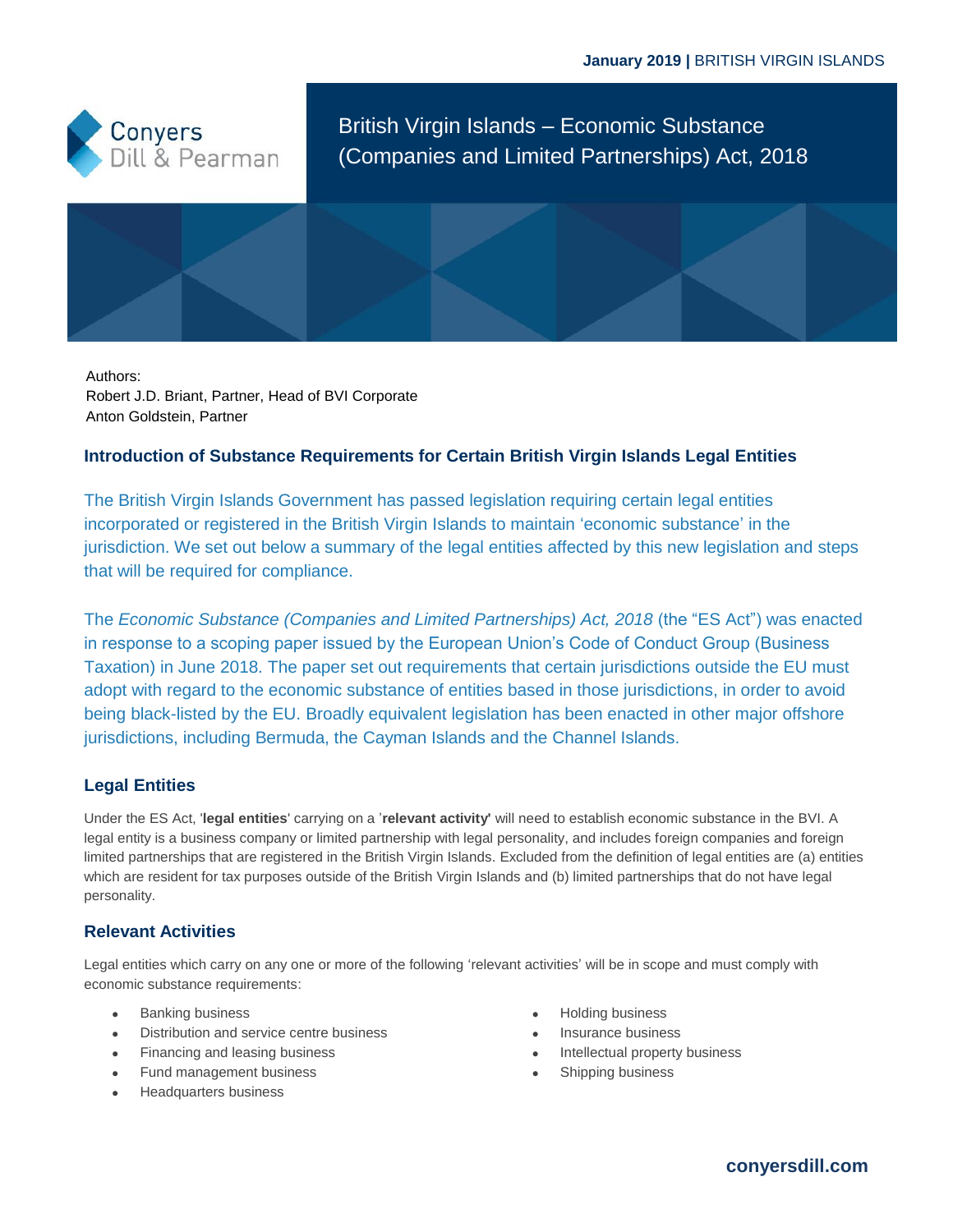These terms are defined in the ES Act and are included in Annex 1 to this bulletin. It is anticipated that regulations, rules and guidance notes will be issued by the British Virgin Islands authorities in due course to provide greater insight into the meaning of these terms.

## **Entities out of scope**

Entities which are not **legal entities** or do not carry on a **relevant activity** will not be required to comply with economic substance requirements. They will however have certain filing obligations as discussed below.

# **Legal entities carrying on Holding Business**

A legal entity that **only** holds equity participations in other entities and only earns dividends and capital gains is carrying on 'holding business'. To the extent a legal entity is carrying on 'holding business', then the economic substance requirements of the Act are less onerous. Specifically, the legal entity will need to comply with existing statutory obligations and it will need to have 'adequate employees and premises for holding equitable interests or shares' and, where it manages those equitable interests or shares, it will need to have 'adequate employees and premises for carrying out that management'. We expect further guidance from regulations, rules and guidance notes as to the meaning of the phrase 'adequate employees and premises'.

# **Legal Entities Carrying on Other Relevant Activities**

A legal entity which is carrying on a relevant activity (other than 'holding business') will need to establish economic substance in the BVI and carry out specified 'core income generating activities' in the BVI. We note that legal entities carrying on some forms of 'intellectual property business' are subject to certain presumptions of non-compliance.

It is beyond the scope of this bulletin to advise as to the nature and level of economic substance for each of the relevant activities. However, we can advise that the economic substance requirements for legal entities carrying on a relevant activity (other than 'holding business') are significant. In short, management decisions, possibly including day-to-day management decisions, must be physically taken in the BVI. Furthermore, the legal entity is required to have appropriate premises, adequate expenditures and an adequate number of suitably qualified employees in the BVI. The requirements vary by business. If you are concerned that your legal entity may be carrying on a relevant activity, we recommend that you speak to your usual Conyers lawyer.

### **New Filing Requirements**

The ES Act imposes new filing requirements on BVI entities, which depend upon each entity's classification under the Act.

#### **A Company or Partnership not carrying out a Relevant Activity**

A BVI business company or limited partnership with legal personality which is not carrying on any relevant activity will need to file an annual return stating that it does not carry on a relevant activity.

#### **A Company or Partnership which is not a Legal Entity as it is a Foreign Tax Resident**

A BVI business company or limited partnership with legal personality which does not satisfy the definition of 'legal entity' because it is resident for tax purposes in a jurisdiction outside the BVI (and not in a jurisdiction which is on the European Union list of non-cooperative jurisdictions for tax purposes) will need to demonstrate to the BVI authorities that it is resident for tax purposes outside of the BVI.

#### **Legal Entity carrying on a Relevant Activity**

A legal entity carrying on a relevant activity must file the following information:

- total turnover generated by the relevant activity
- the amount of expenditure incurred on the relevant activity within the BVI
- the total number of employees engaged in the relevant activity
- the number of employees engaged in the relevant activity within the BVI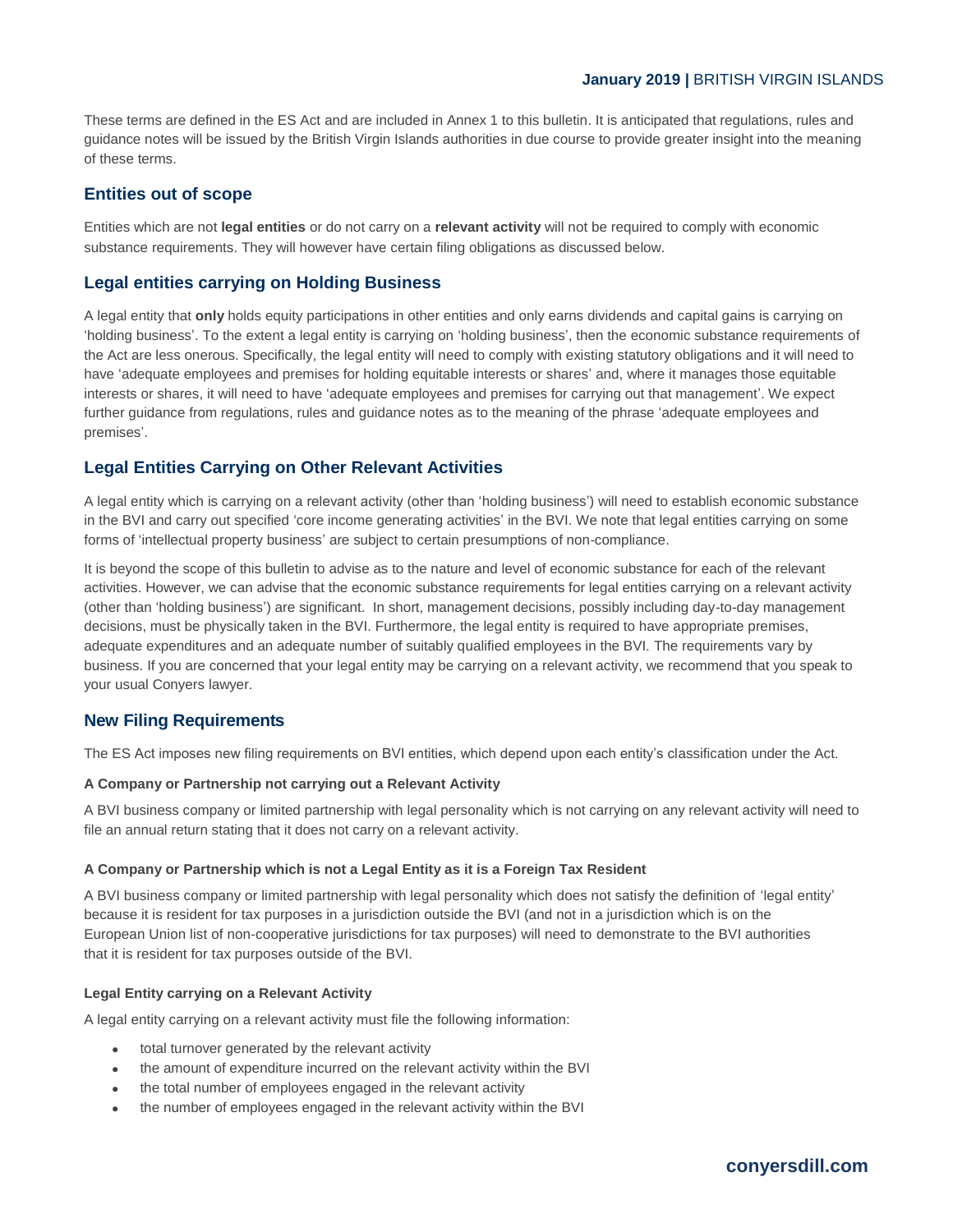- the address of any premises within the BVI which is used in connection with the relevant activity
- the nature of any equipment located within the BVI which is used in connection with the relevant activity
- the names of the persons responsible for the direction and management of the relevant activity, together with their relationship to the company and whether they are resident in the BVI

# **Monitoring and enforcement**

The International Tax Authority will be responsible for implementing, monitoring and enforcing the economic substance regime. A legal entity carrying on a relevant activity which fails to comply with the ES Act is subject to penalty, strike off or both. At first instance the fines can be up to US\$20,000 (or up to US\$40,000 for a 'high risk IP legal entity') and up to US\$200,000 (or up to US\$400,000 for a 'high risk IP legal entity') for a second determination of non-compliance.

## **How can we help?**

We recognise that this legislation will in some cases require changes to existing business models. Conyers Dill & Pearman is ready to assist clients in understanding their obligations under the legislation and in implementing any such changes that may be required. For further information please contact one of our lawyers listed below or your usual Conyers lawyer.

## **AUTHORS:**

**ROBERT J.D. BRIANT PARTNER, HEAD OF BVI CORPORATE** robert.briant@conyersdill.com +1 284 852 1100

**ANTON GOLDSTEIN PARTNER** anton.goldstein@conyersdill.com +1 284 852 1119

# **OTHER CONTACT:**

**MARK J. FORTE PARTNER, HEAD OF BVI LITIGATION AND RESTRUCTURING AND OFFICE** mark.forte@conyersdill.com +1 284 852 1113

**This article is not intended to be a substitute for legal advice or a legal opinion. It deals in broad terms only and is intended to merely provide a brief overview and give general information.**

For further information please contact: media@conyersdill.com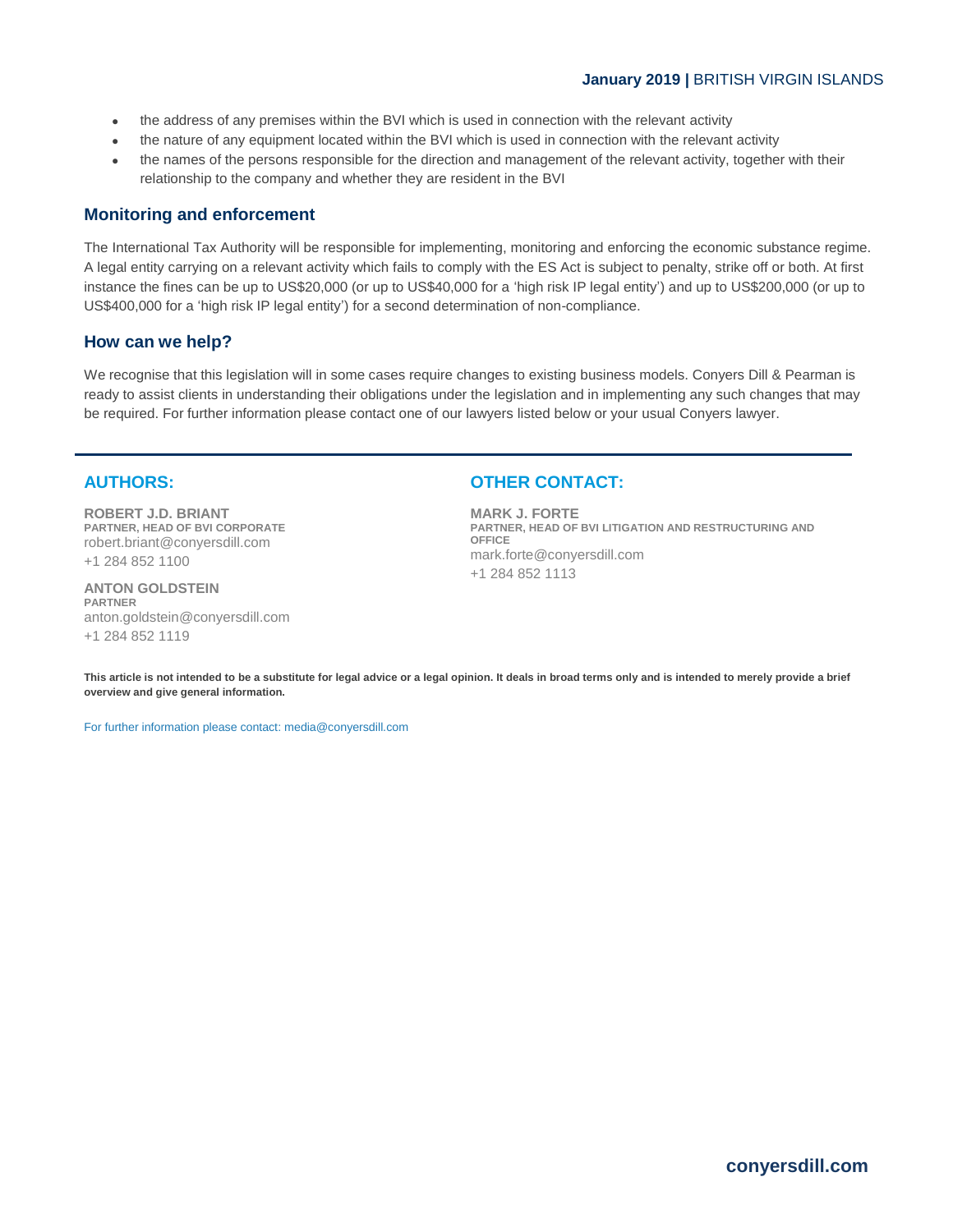| <b>APPENDIX1</b>   |
|--------------------|
| <b>DEFINITIONS</b> |

| <b>Term</b>                                     | <b>Definition</b>                                                                                                                                                                                                                                                                                  |
|-------------------------------------------------|----------------------------------------------------------------------------------------------------------------------------------------------------------------------------------------------------------------------------------------------------------------------------------------------------|
|                                                 | Means the business of accepting deposits of money which may<br>be withdrawn or repaid on demand or after a fixed period or after<br>notice, by cheque or otherwise and the employment of such<br>deposits, either in whole or in part,                                                             |
| <b>Banking Business</b>                         | (a) in making or giving loans, advances, overdrafts,<br>guarantees or similar facilities; or<br>(b) the making of investments,                                                                                                                                                                     |
|                                                 | for the account and at the risk of the person accepting such<br>deposits                                                                                                                                                                                                                           |
|                                                 | Means the business of either or both of the following                                                                                                                                                                                                                                              |
|                                                 | (a) purchasing from foreign affiliates<br>(i) component parts or materials for<br>goods; or<br>(ii) goods ready for sale; and                                                                                                                                                                      |
| <b>Distribution and Service Centre Business</b> | (iii) reselling such component parts, materials or                                                                                                                                                                                                                                                 |
|                                                 | goods;                                                                                                                                                                                                                                                                                             |
|                                                 | (b) providing services to foreign affiliates in connection with<br>the business,                                                                                                                                                                                                                   |
|                                                 | but does not include any activity included in any other relevant<br>activity except holding business                                                                                                                                                                                               |
| <b>Finance and Leasing Business</b>             | Means the business of providing credit facilities of any kind for<br>consideration                                                                                                                                                                                                                 |
| <b>Fund Management Business</b>                 | Means the conduct of an activity that requires the legal entity to<br>hold an investment business license pursuant to section 4 and<br>category 3 of Schedule 3 of the Securities and Investment<br>Business Act, 2010.                                                                            |
|                                                 | Means the business of providing any of the following services to<br>an entity in the same Group:                                                                                                                                                                                                   |
| <b>Headquarters Business</b>                    | (a) the provision of senior management;<br>(b) the assumption or control of material risk for activities<br>carried out by any of those entities in the same Group; or<br>(c) the provision of substantive advice in connection with<br>the assumption or control of risk referred to in paragraph |
|                                                 | but does not include banking business, financing and leasing<br>business, fund management business, intellectual property<br>business, holding company business or insurance business                                                                                                              |